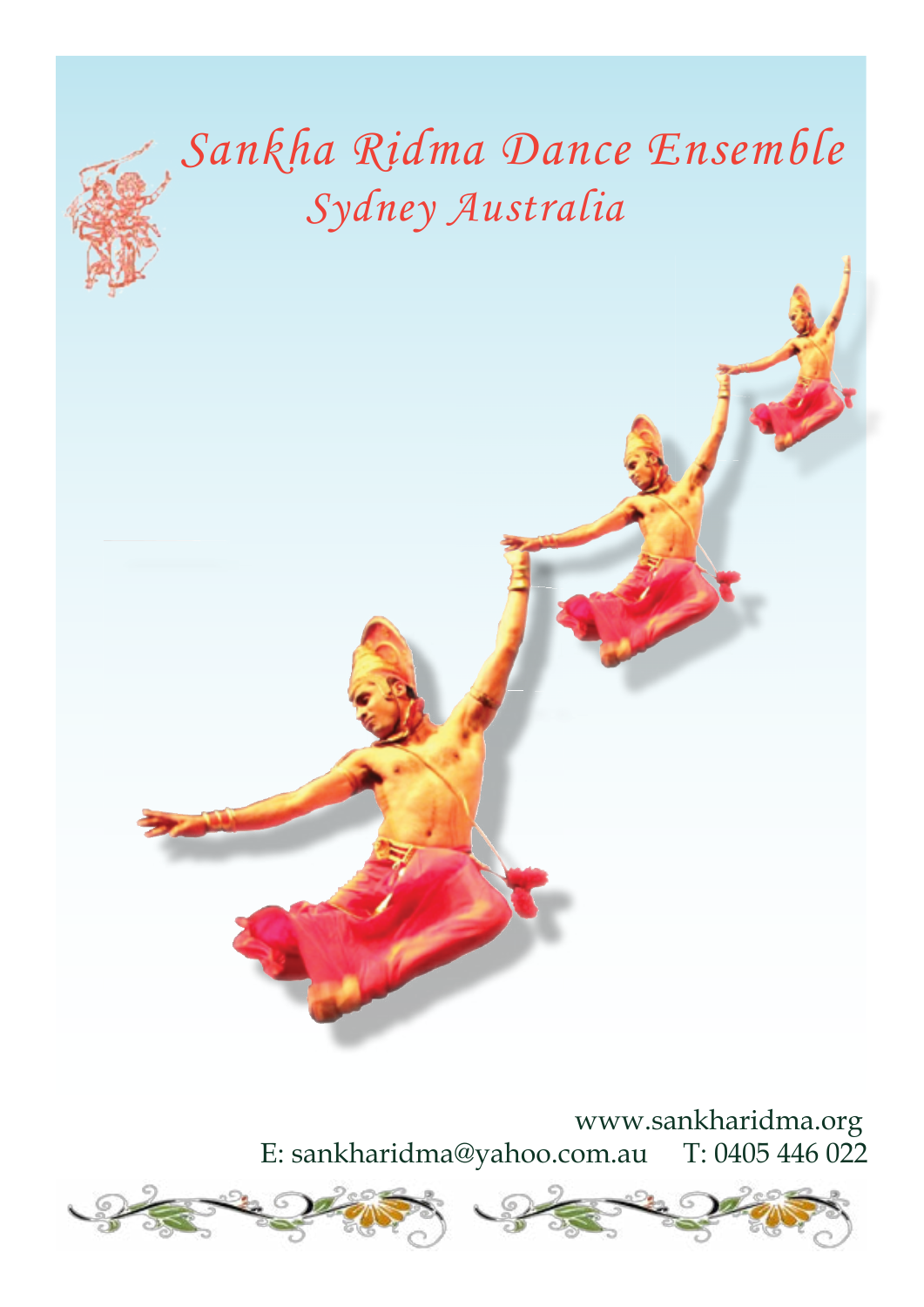## **Sankha Ridma Dance Ensemble (SRDE)**



Sankha Ridma Dance Ensemble is one of the leading Sri Lankan dance groups in Sydney that works for preserving traditional art forms. This is done by passing the knowledge and skills to the talented young living and growing up in Australia.



### **History**

**In** view of promoting Sri Lanka and its rich culture which proudly boasts a history of 2500 years, Sankha Ridma Dance Ensemble was established in 2002 by Dinesh Perera, well known professional Sri Lankan Dancer.

The group is dedicated to enhancing creativity, teamwork and preserving the authentic Sri-Lankan traditional dance styles. The group specializes in the three main styles of traditional Sri-Lankan classical dancing;

- Kandyan
- Sabaragamuwa dancing styles
- Low Country

Since being established, SRDE has taken part in almost every community based major events held in Sydney and other cities in Australia.



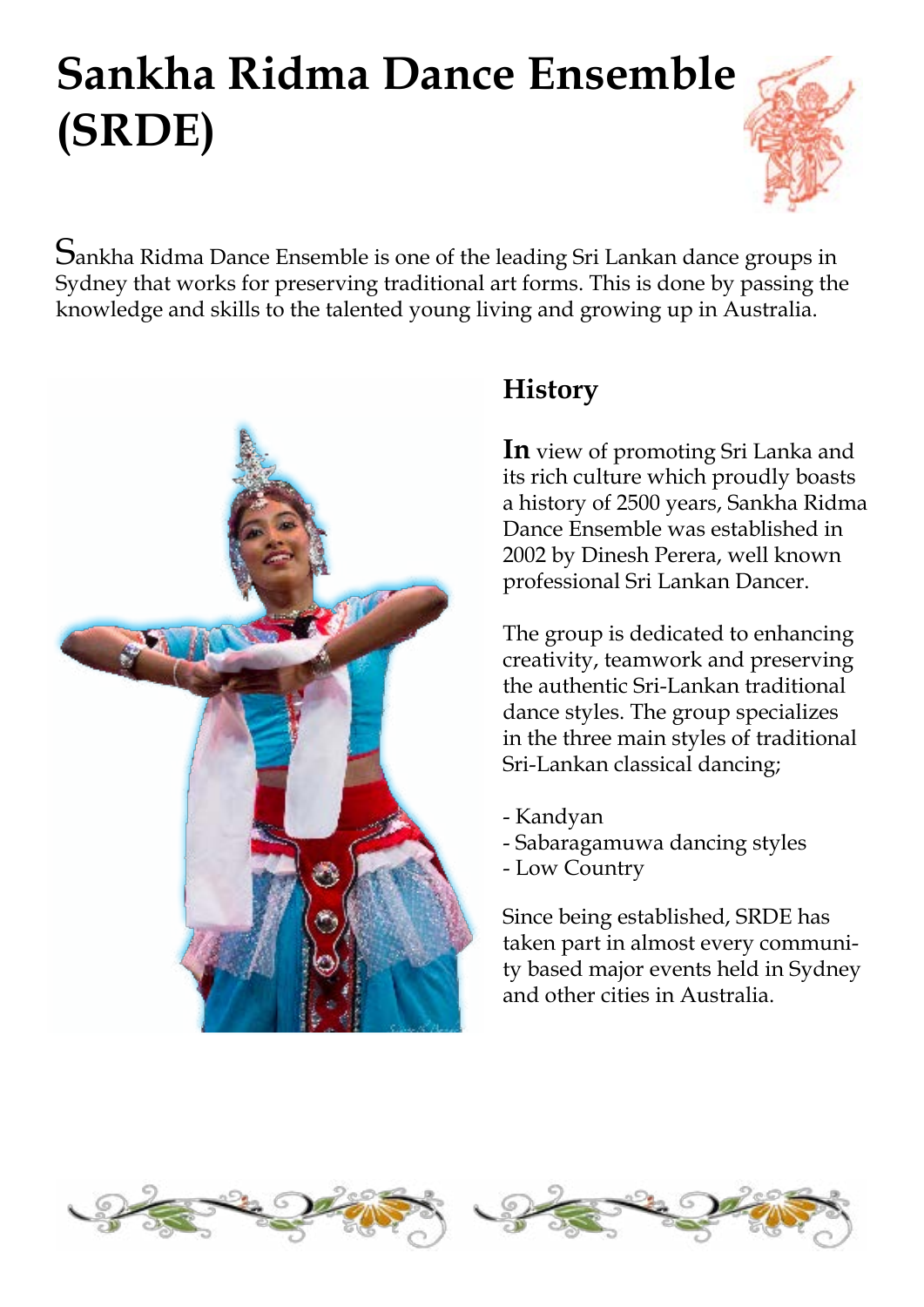



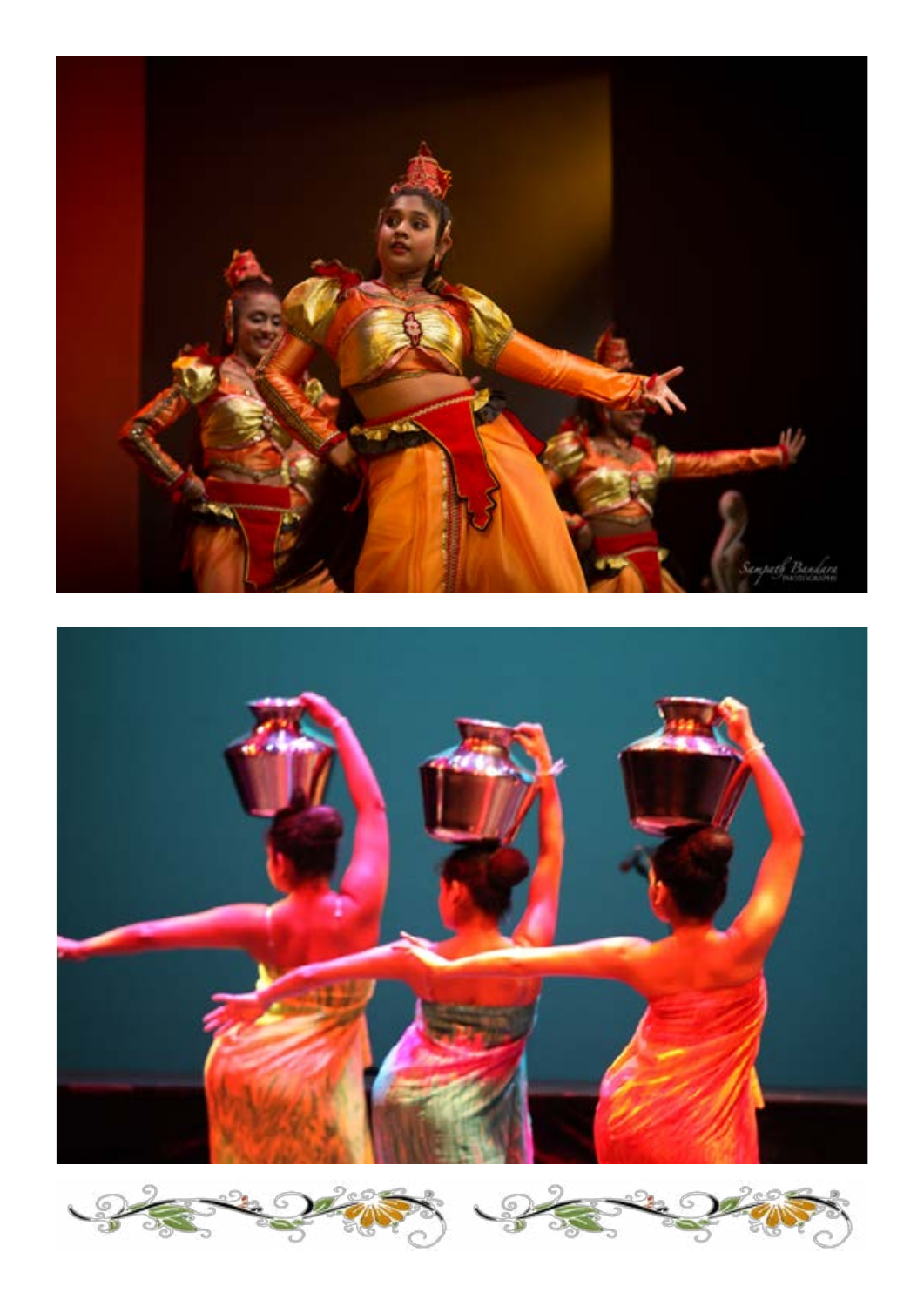# **Sankha Ridma Drummers**





Sankha Ridma has the pride of training most of the Sri Lankan traditional drummers in Sydney.

Our drummers are well versed with all types of drums including the Geta Beraya. They were trained by Dinesh Perera with his incomparable skills in drumming.

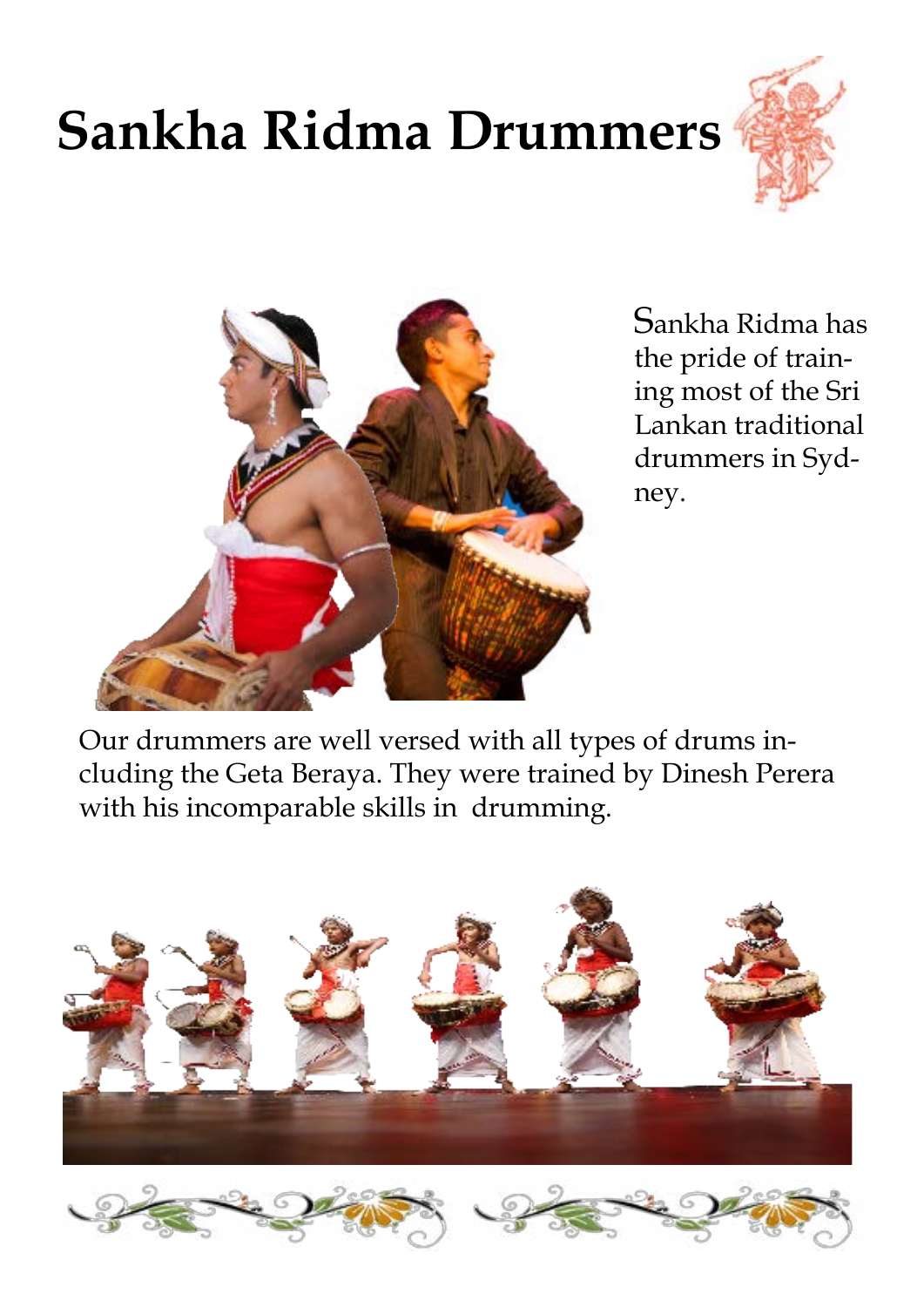## **Impact of Nobel Laureate Poet Rabindranath Tagore on Sri Lankan Kandyan Dancing**



**In** 1934, Rabindranath Tagore delivered a lecture on Kandyan Dancing in Colombo emphasizing the fact that it was sad to note Kandyan Dancing traditions were neglected on the part of the Sri Lankan aesthete. His statement helped to uplift the stagnant dancing style confined to processions and to perform in the presence of distinguished guests.

Tagore wrote a poem on Kandyan dancing and his dance-dramas incorporated Kandyan dance styles and costumes, such as in "Chandalika" and "Mayar Khela" (Tagore's first musical play). Tagore's appreciation of Kandyan dancing helped encourage the revival of this style from formal perahera processions to the mainstream in Sri Lanka.

- Prof. Sunil Ariyaratna, Department of Sinhala , University of Sri Jayawardenapura 1989.

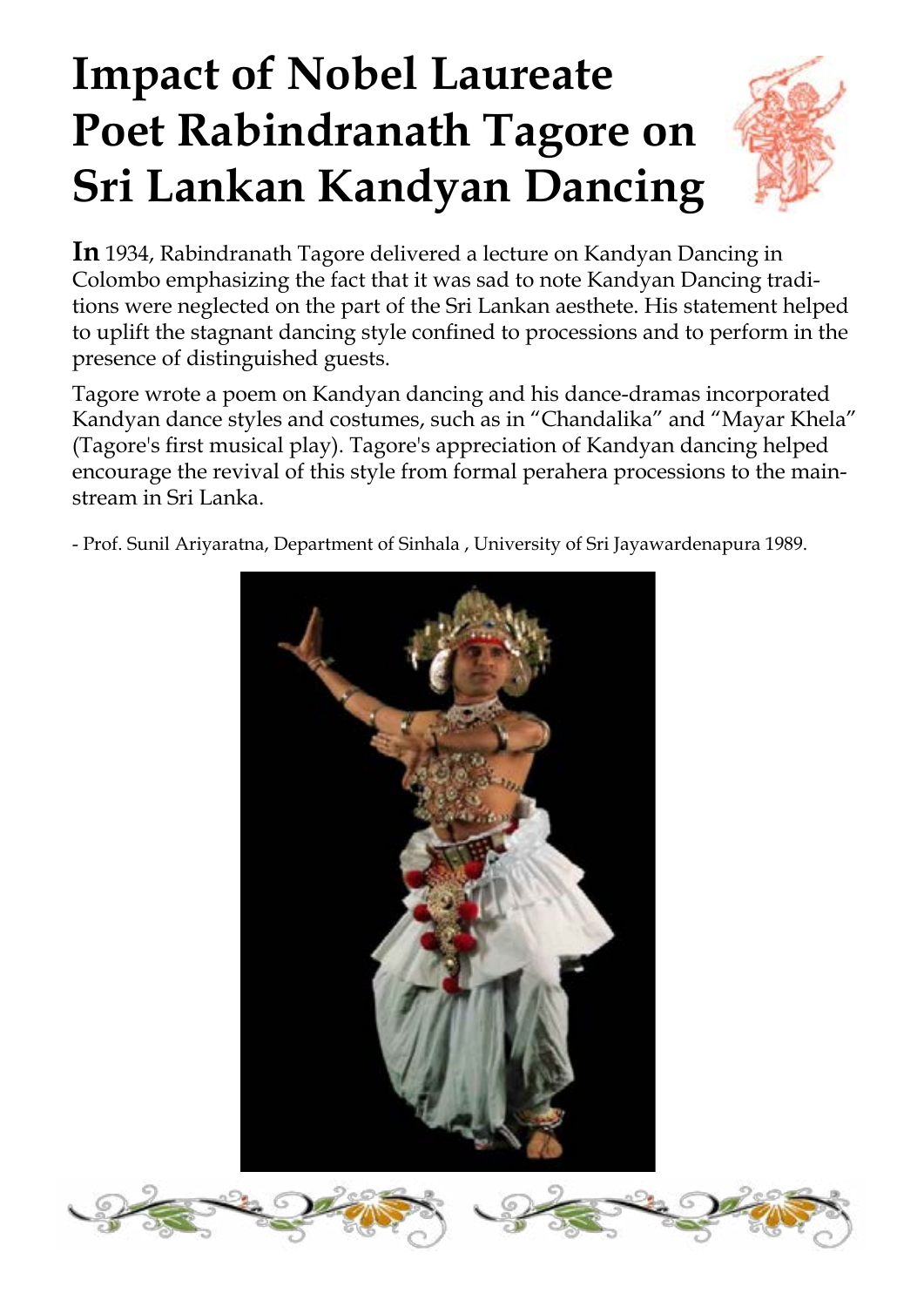# **Director of Sankha Ridma - Dinesh Perera**



**S**ankha Ridma Dance Ensemble and Dinesh have been closely working together for over a decade for the betterment of traditional Sri Lankan dancing and art. There is no doubt that this combination has contributed immensly towards preserving the Sri Lankan cultural heritage in Australia.

The quality of training provided by Sankha Ridma is proven by the production of a number of traditional Sri Lankan dancers and dancing teachers in Sydney.

Having started his career as a junior dancer under the guidance of Mrs. Mallika Jayathunga and Edward Perera, Dinesh has come a long way to fame.

July 1993 was an important milestone of his career when he staged his own dance concert named "Swarna Rekha" at the prestigious John De Silva Memorial Theatre in Colombo, Sri Lanka. Dinesh has worked with three prominent dance institutions in Sri Lanka, namely "Budhawatta Ranghayathanaya" , "Channa Upuli Narthana Ayathanaya" and "Ravi Bandhu Vidyapathi Narthana Ayathanaya" where he performed as an eminent dancer.

Dinesh has performed overseas in a many occasions with the Sri Lanka National Dance Troupe. In the tour to India, he had the opportunity to learn traditional Indian Dance forms such as "Kathak"and "Kathakali.

Apart from Dancing, Dinesh has served as a costume designer for a number of Television programmes run by the Sri Lankan state television "Rupavahini".

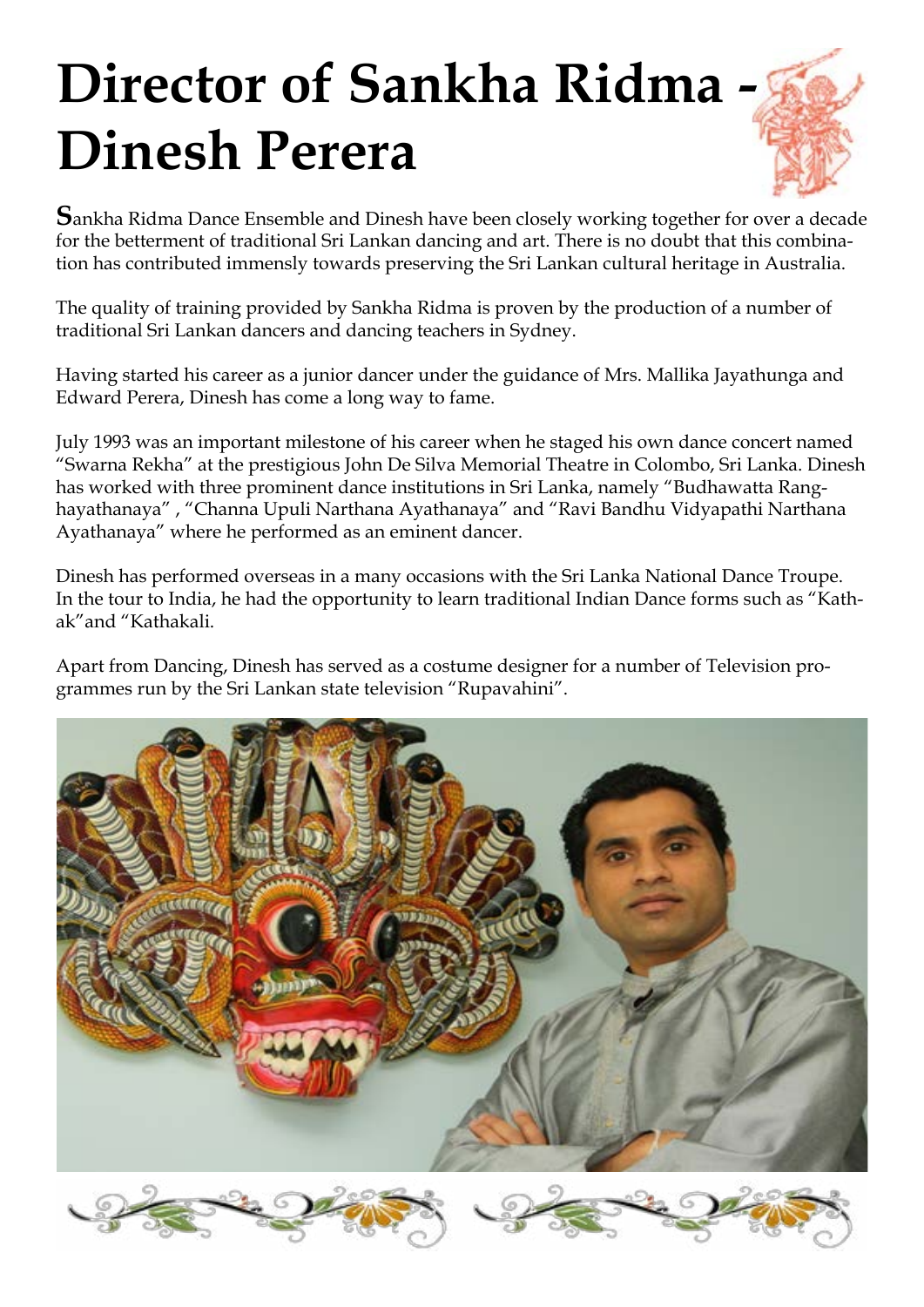## **Notable Performances and Reviews on Sankharidma**



#### **Parramasala – Sydney's international contemporary Arts Festival 2011 - 2014**

" This group dances with fire, literally. Sankha Ridma Dance Ensemble was established by Dinesh Perera in 2002. They have performed in Parramasala over the past 3 years. Sri-Lankan dance traditions are handed down from generation to generation and combine a rich cultural heritage of colourful costumes with dancing, drumming and fireworks." - Parramasaala

#### **Channel 7 Sunrise Programme 2014**

Traditional Kandyan Dancing performance in Sunrise programme hosted by James Tobin.



#### **Music oh so Noble**

"It should be mentioned the contributions made by Dinesh Perera and his incomparable local drumming (geta bera) skills to bring euphoria to the presentation of Harsha Makalanda's "Music oh so noble" at Sydney Opera House in 2005

– Sisira Govinnage, East West Forum. – Sunday Observer, Sri Lanka - 10 April 2005.

#### **Swarna Rekha Charity Concert 2003**

Performing arts has no barriers and creates a deeper and more tangible appreciation and understanding of cultural difference. Through its teaching of traditional Sri Lankan dance and music to the singhalese , Tamil and non Sri Lankan people, including children, the Sankharidma Dance Ensemble is engaging in the spirit of multiculturalism and community harmony.

**\_ The Hon Philip Ruddock, Minister of Immigration and Multicultural Affairs.**

" The concert was a wonderful success, not only for the monies raised for the Melanoma foundation, but also with the show-casing of traditional Sri Lankan culture amongst the wider community"

– **Councillor Julia Finn, Deputy Lord Mayor, Parramatta**.

Dinesh, a multitalented artist has been promoting both traditional and contemporary Sri Lankan art and artists from time to time, while performing his much loved devoted duty of establishing our traditional dance in Australia thus educating and evoking a love for our culture in the young children living in Sydney.

**- Ravibandhu Vidyapathy.**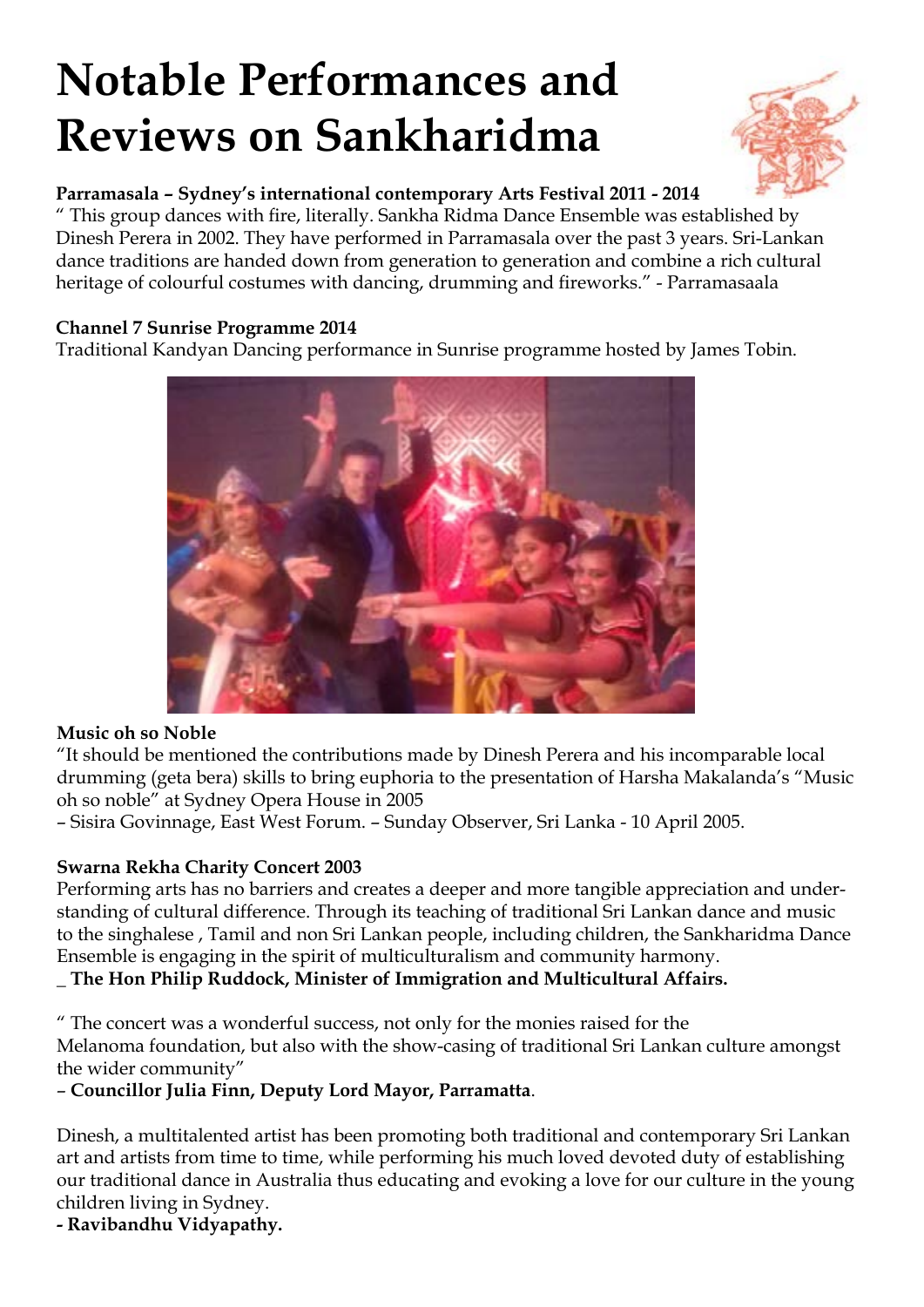### **Ves Mangalya 2015 First Step of the Traditional Kandyan Dancer**

**Sankha Ridma had its second graduation ceremony in early 2015. This well received traditional event was concluded at the Sri Lankan Buddhist temple in Schofield with the participation of maestro Ravi Bandu Vidyapathy who was specially invited for the event from Sri Lanka.** 

**Fourteen dancers were graduated on the day where "Ves Palandanaava" was placed on their forehead by Maestro Ravi Bandu Vidyapathy and Dinesh**  Perera depicting their achievement as a professional **Kandyan dancer.** 

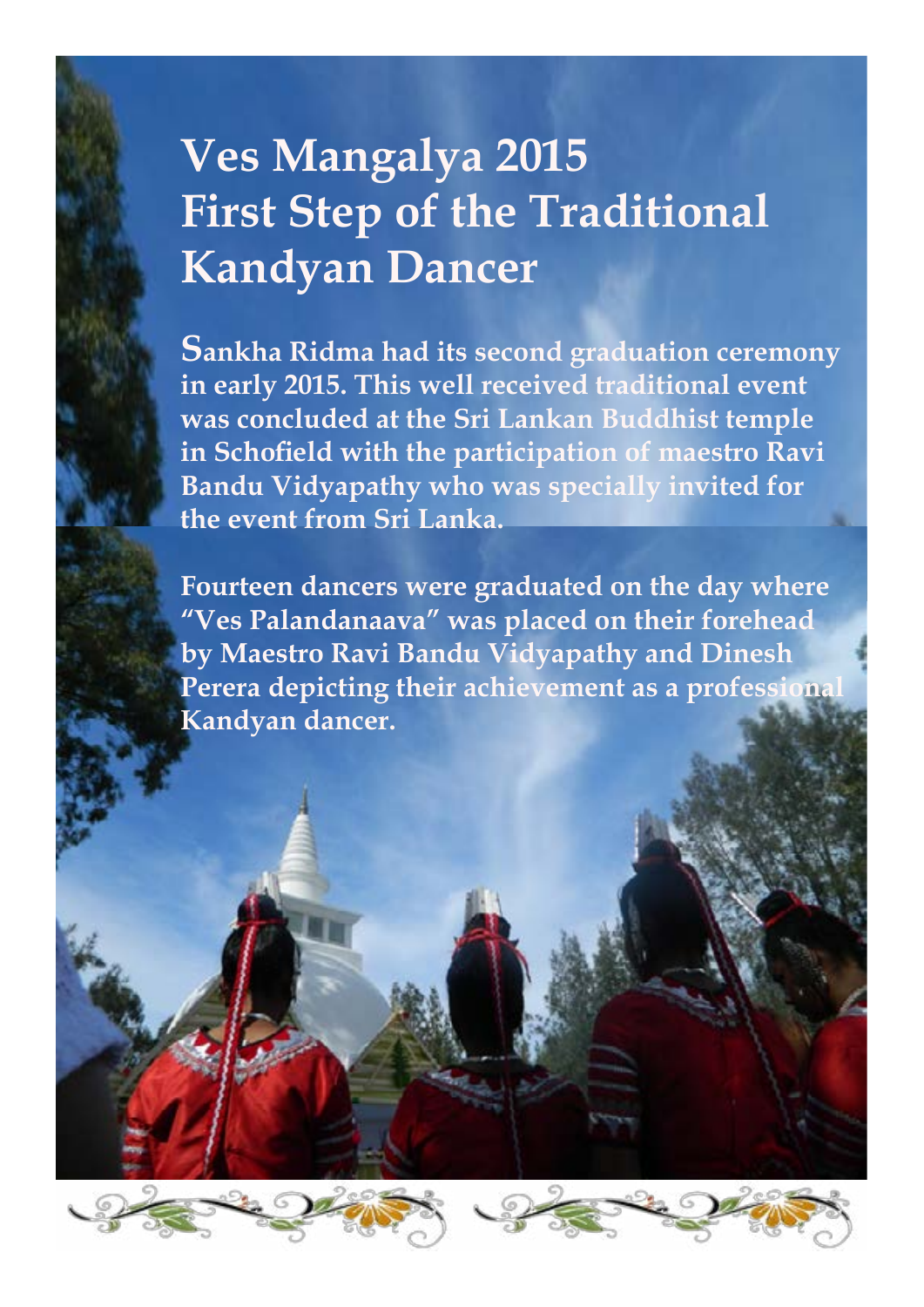### **Nruthyabhisheka 2015 Harmony of Universal Beats**



Dinesh Perera along with Sankha Ridma joined hands with Maestro Ravi Bandu Vidyapathy and brought this dancing, drumming and percussion jewel on to the stage in April 2015.